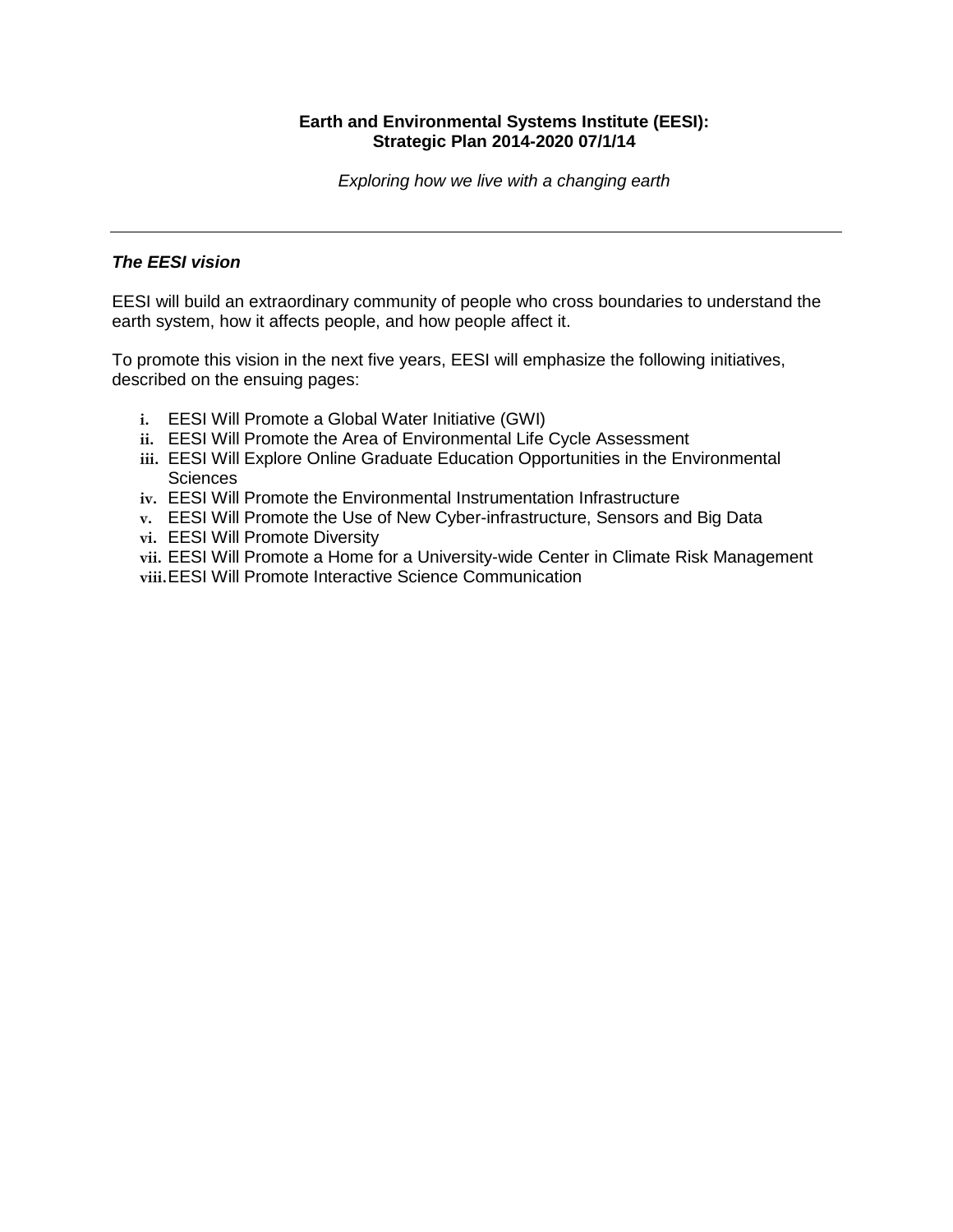### **What is EESI?**

The Earth and Environmental Systems Institute brings together faculty and students derived from a cross-section of disciplines who are interested in understanding the Earth and how we live with it. In the next five years, we will continue to grow an intellectual environment that fosters groundbreaking research and excellence in student education. EESI currently hosts 22 tenure-line faculty associates, 25 research faculty, 11 postdoctoral researchers, and 12 administrative staff. Thirty-seven (37) faculty at Penn State choose to interact with the institute as EESI affiliates. To achieve its goals, EESI receives approximately \$1 million in University funds, most of which are used for faculty salaries. The institute brings in about \$3 million in extramural funds that support EESI activities. We seek to provide the space, tools, models, data, and people to promote excellent science and education directed toward questions related to our environment, as described in our Vision and Mission statements below.

## *The EESI vision*

EESI will build an extraordinary community of people who cross boundaries to understand the earth system, how it affects people, and how people affect it.

# *The EESI mission*

*The EESI mission comprises four interrelated elements:*

- 1. To encourage interdisciplinary examination of the links between Earth's chemical, physical, and biological processes from atomic to global scales by supporting faculty and student research on earth sciences and environmental issues;
- 2. To facilitate the modeling and manipulation of data in new and innovative ways through EESI's Environmental Computing Facility;
- 3. To disseminate research findings through publications, presentations, web pages, social media, workshops, seminars, testimony to public agencies, and advice to public and private organizations and agencies; and
- 4. To develop innovative, interdisciplinary research and education programs that benefit all stakeholders, including the Penn State community, the Commonwealth, scientific communities, government entities, and the public.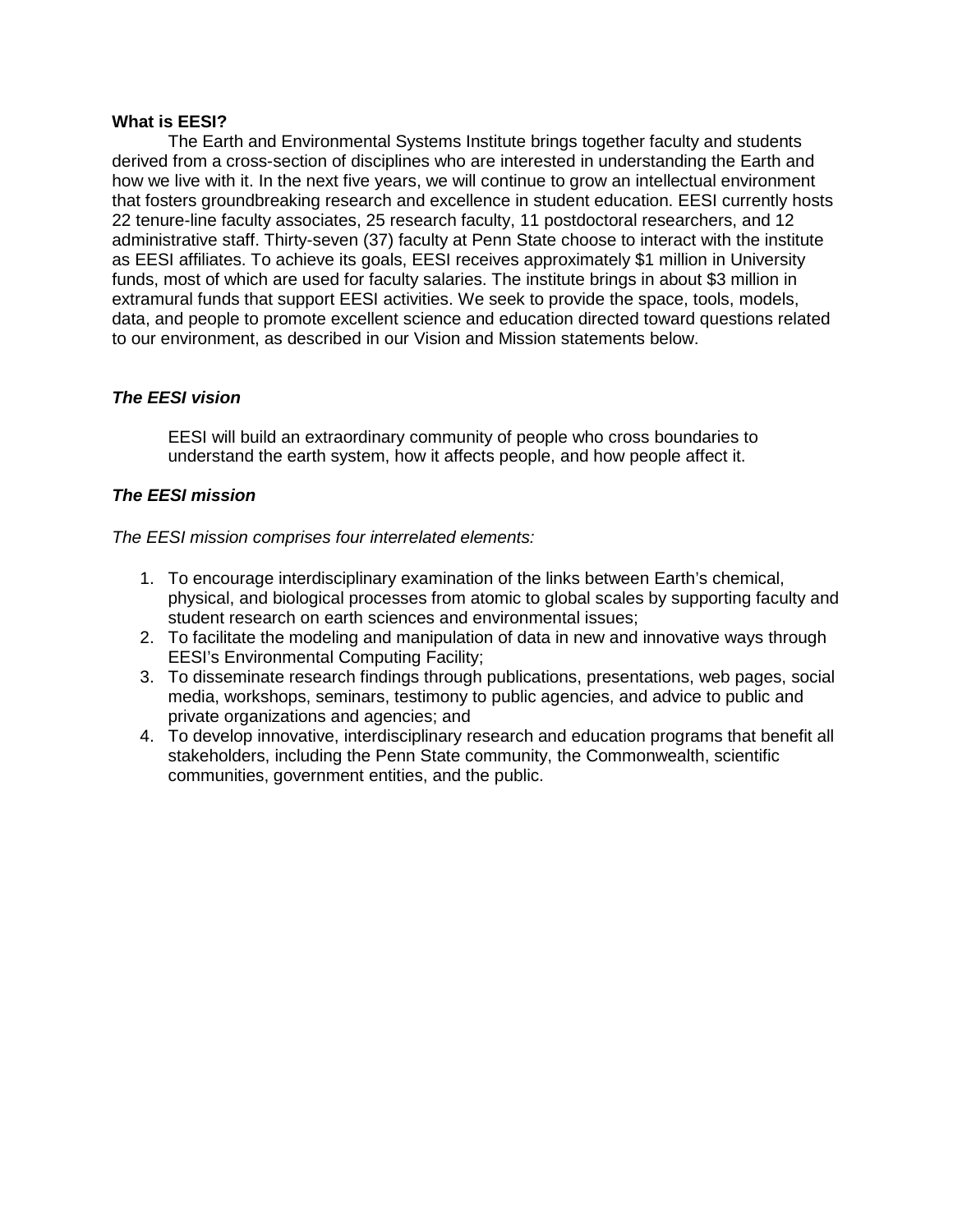#### **Achievements from our last strategic plan**

EESI continues to lead in seeking and receiving outside funding. In fiscal year 2012/13, 61 proposals were submitted, with 29 of those receiving funding in the amount of \$13.2 million. In that same period, 111 awards totaling \$33.2 million were administered. Thus, depending upon the metrics used, EESI represents a return on investment of general funds at a ratio greater than about 8:1. The biggest funding successes in that period were: \$6.8 million for Center for Environmental Kinetics Analysis (National Science Foundation, NSF); \$8.7 million for a National Institute for Climate Change Research center (Department of Energy, DOE); \$8 million for the Penn State Astrobiology Research Center; \$2 million for Center for Remote Sensing of Ice Sheets (NASA); \$12 million for the Sustainable Climate Risk Management initiative (NSF); and \$5 million for the Susquehanna/Shale Hills Critical Zone Observatory (NSF). EESI is proud of its ability to target, develop, organize, fund, maintain, and grow large interdisciplinary endeavors such as these centers.

In addition to these financial successes, EESI met most of the goals outlined in the previous strategic planning period (2008-13). For example, we hired two faculty in geography to grow the discipline of earth systems ecology within the College of Earth and Mineral Sciences (EMS) (E. Smithwick, J. Balch). We would have liked to hire an ecohydrologist but due to financial cutbacks we were unable to do this. We established the Laboratory for Isotopes and Metals in the Environment (LIME) as a multi-user environmental analytical laboratory. We initiated an award for non-tenure line faculty for their achievements. We funded a speaker series, EarthTalks. We assisted faculty pursuing funding. We trained faculty in science communications.

Of particular note, we perfected the concept of an "*EESI hire*": these faculty are hired using the model of a cross-college committee facilitated by EESI. The committee, which advertises broadly, interviews several candidates with the idea that they might end up in any one of several departments. When a final decision is made as to the top candidate, the candidate then chooses a tenure home and, with the agreement of that home department, an offer is made. This hiring paradigm has resulted in two superior qualities: i) excellence; ii) diversity.

### **Proposed Strategic Initiatives through 2020**

EESI proposes 8 strategic initiatives which are listed below and discussed on the following pages.

- **ix.** EESI Will Promote a Global Water Initiative (GWI)
- **x.** EESI Will Promote the Area of Environmental Life Cycle Assessment
- **xi.** EESI Will Explore Online Graduate Education Opportunities in the Environmental **Sciences**
- **xii.** EESI Will Promote the Environmental Instrumentation Infrastructure
- **xiii.**EESI Will Promote the Use of New Cyber-infrastructure, Sensors and Big Data
- **xiv.**EESI Will Promote Diversity
- **xv.** EESI Will Promote a Home for a University-wide Center in Climate Risk Management
- **xvi.**EESI Will Promote Interactive Science Communication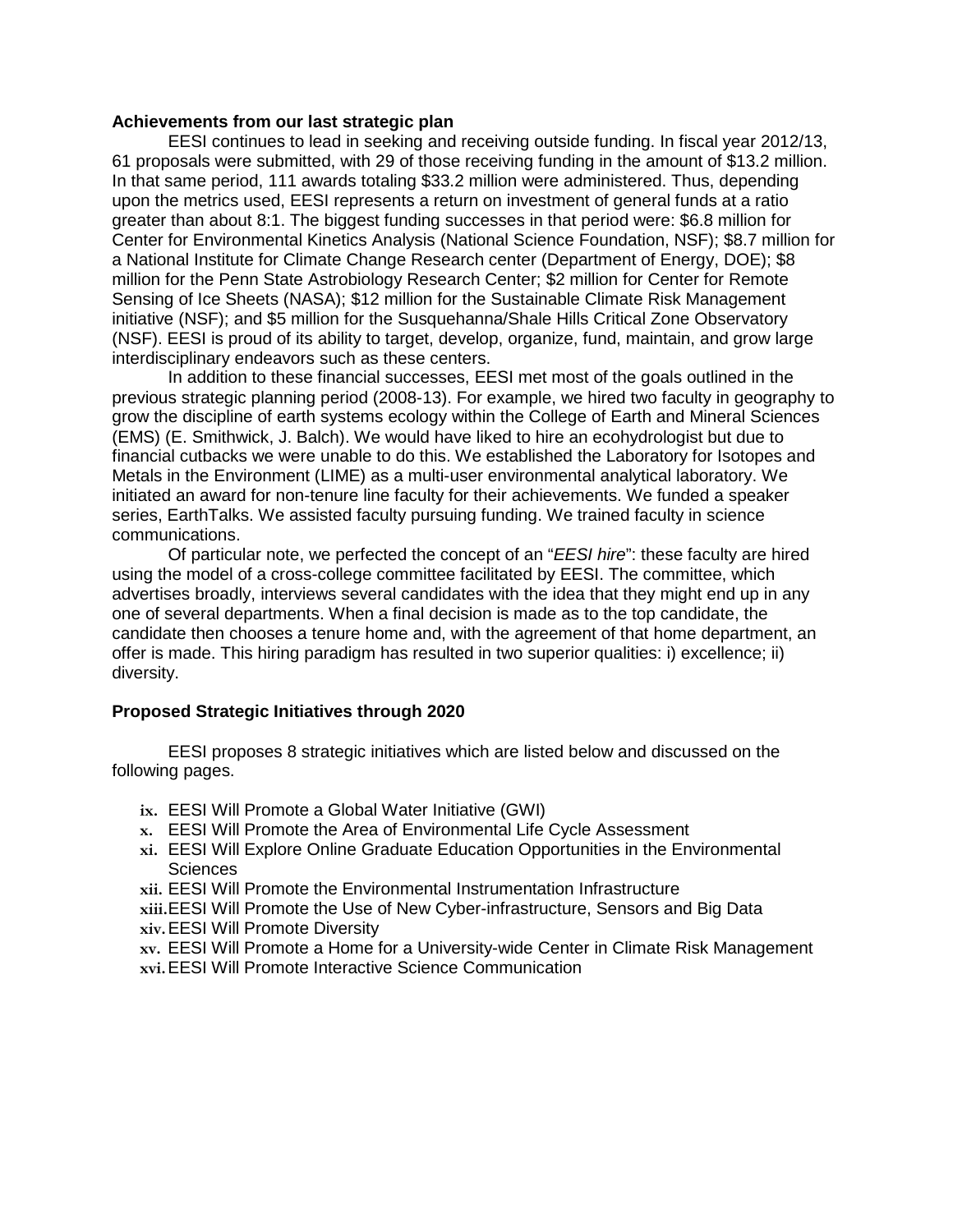### **Our Strategic Initiatives for 2014-2020**

#### **1. EESI will Promote a Global Water Initiative (GWI)**

Water quantity, quality, and availability will dramatically change due to climate effects and intensification of land use during the coming decades. As regional, national, and global demands for freshwater continue to grow, water science will be needed to inform policy in regard to issues of critical societal importance. In short, we have entered a new epoch, the Anthropocene, where humans are profoundly influencing solute, water, energy, and sediment fluxes on the planet, and choices must be made that are sustainable for future generations. *EESI will lead an initiative to understand how global water resources will change in the Anthropocene.* 

Penn State hosts more than 100 water scientists on campus but these scientists are widely distributed. Likewise, Penn State provides more than 100 water-related courses on campus but these courses are not always appropriately coordinated. At the same time, the portfolio of U.S. spending on water research annually approaches \$1 billion. EESI has long worked with partners such as the Penn State Institutes of Energy and the Environment (PSIEE) to promote water as a focal point for research and outreach on campus. During the next five years, EESI will promote a new *Global Water Initiative* at Penn State. This entity will coordinate water specialists and educational opportunities in water on campus for researchers who pursue a global focus — a traditional scale of emphasis in Earth and Mineral Sciences. One faculty member could be targeted to lead this initiative. EESI faculty will work with others across campus to develop the goals and direction and activities of the GWI.

To establish the GWI, targeted faculty hiring could be pursued in the following areas:

- a) Water at the land surface with an emphasis on remote sensing
- b) Water and risk in climate and energy issues
- c) Water and ecohydrology: hydrological/biological responses to envirochange
- d) Water, climate down-scaling, and climate mitigation

e) Water and human dimensions (health, policy, economics, security, land use, food)

- f) Water and distributed sensor networks (could be a professor of practice)
- g) Water and earth systems ecology

EESI will seek to hire a cluster of water science faculty — either across campus or within EMS — while establishing the GWI. As part of this initiative, EESI will seek to broaden its relationship with the EMS department of Energy and Mining Engineering (EME), perhaps establishing some water-related faculty lines.

The hiring paradigm for these faculty lines will be the same as has been used previously to hire other EESI faculty: a committee will be charged by the EESI director and will have faculty representatives from Meteorology, Geosciences, Geography, and/or Energy and Mining Engineering. An advertisement will be published that targets a broad interdisciplinary area. Candidates will be asked which department they want as their tenure home: individual departments will participate with EESI in the interview process and will approve the ultimate hiring decision in collaboration with EESI. More than one hire at a time will be facilitated in a cluster approach, either for EMS only, or in a cross-campus initiative with PSIEE. In general, we will search for very junior candidates to keep the applicant pool diverse.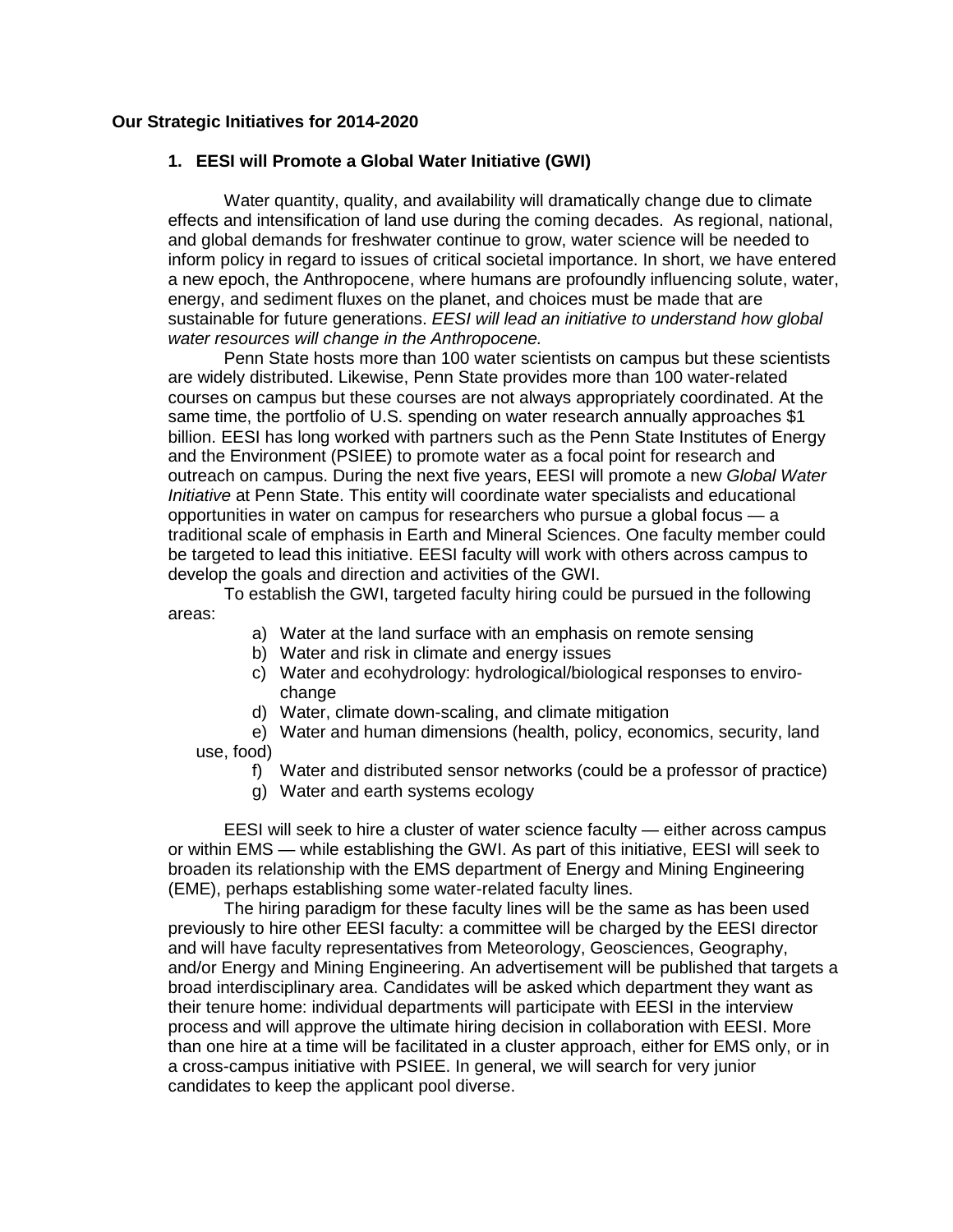*Possible outcomes*: a new initiative to forge ties among water specialists on campus, new faculty hiring, cluster hires, and growth of the relationship between EESI and EME.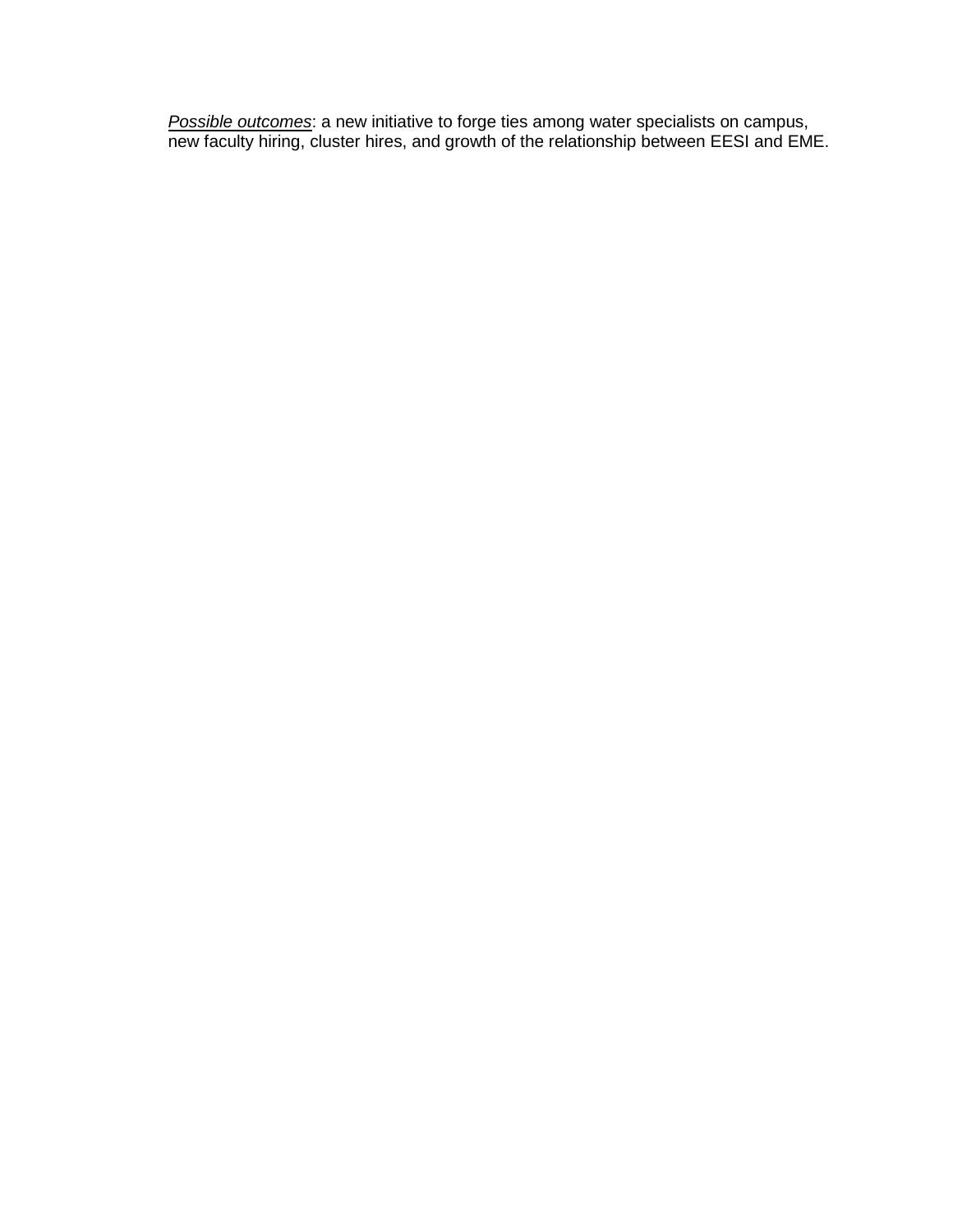#### **2. EESI Will Promote the Area of Environmental Life Cycle Assessment**

Environmental Life Cycle Assessment (LCA) refers to the cradle-to-grave study of products, processes and systems. It is distinctive because it treats both upstream production and raw material supply as well as downstream phases including end-of-life, disposal, and recycling phases. LCA is utilized to assess the embedded impacts on earth and environmental systems. These may include air emissions, water contamination, or impacts on other ecosystem services. LCA is closely associated with "*industrial ecology*": the idea that industrial processes can operate like functioning ecosystems where wastes from one industry become feedstocks for others. Most fundamentally, environmental LCA is a framework for measuring the environmental consequences of economic or industrial decisions to improve management of economic and environmental resources. *EESI will explore LCA and industrial ecology to promote collaborations among physical and social scientists seeking to understand how human and environmental systems will change in the Anthropocene*.

Over the last few decades, LCA has become increasingly popular due to funding from agencies such as the DOE, the Federal Aviation Administration, and the U.S. Department of Agriculture, all of which utilize life-cycle cost assessments for new engineered systems. For example, LCA is now playing a prominent role in the debate over the environmental impacts of unconventional natural gas extraction.

EESI and Penn State are well known for basic-science research. However, very little LCA work is completed at Penn State. To increase the impact of EESI environmental science, EESI will allocate strategic resources to build environmental LCA capability within EMS. This effort will emphasize a systems approach that integrates understanding of earth and atmospheric systems, economic drivers, and engineered products and processes.

This nexus between earth, engineered and economic systems is an area where EMS could become the leading institution in the world. The department of EME has long positioned itself as a locus of research aimed at understanding the environmental impact of extractive industries. Academic researchers active in LCA typically identify with the fields of industrial ecology (or ecology more broadly); engineering systems; civil/environmental engineering; or public policy. Likely departmental fits for foci in LCA therefore include EME, Geography, and Meteorology. If partnerships in funding can be forged, EESI will initiate efforts to hire faculty in the area of environmental LCA or industrial ecology. Likely partners for this effort could include the department of EME, the Rock Ethics Institute or PSIEE.

More broadly, EESI will promote industrial ecology — the study of how material fluxes within industry can be like an ecosystem. In this regard, EESI will consider working with EME and the Material Science and Engineering departments to promote state-of-the-art *green engineering* with an emphasis on cradle-to-grave systems thinking. For example, EESI could provide release funds to allow EESI faculty to work with faculty in Materials Science or Energy and Mining Engineering to team-teach freshman seminars, capstone classes for undergraduates, or graduate classes on topics related to industrial ecology.

*Possible outcomes*: faculty hiring, teams of faculty who teach freshman seminars or graduate courses in industrial ecology or LCA, an EarthTalks seminar series in LCA or industrial ecology.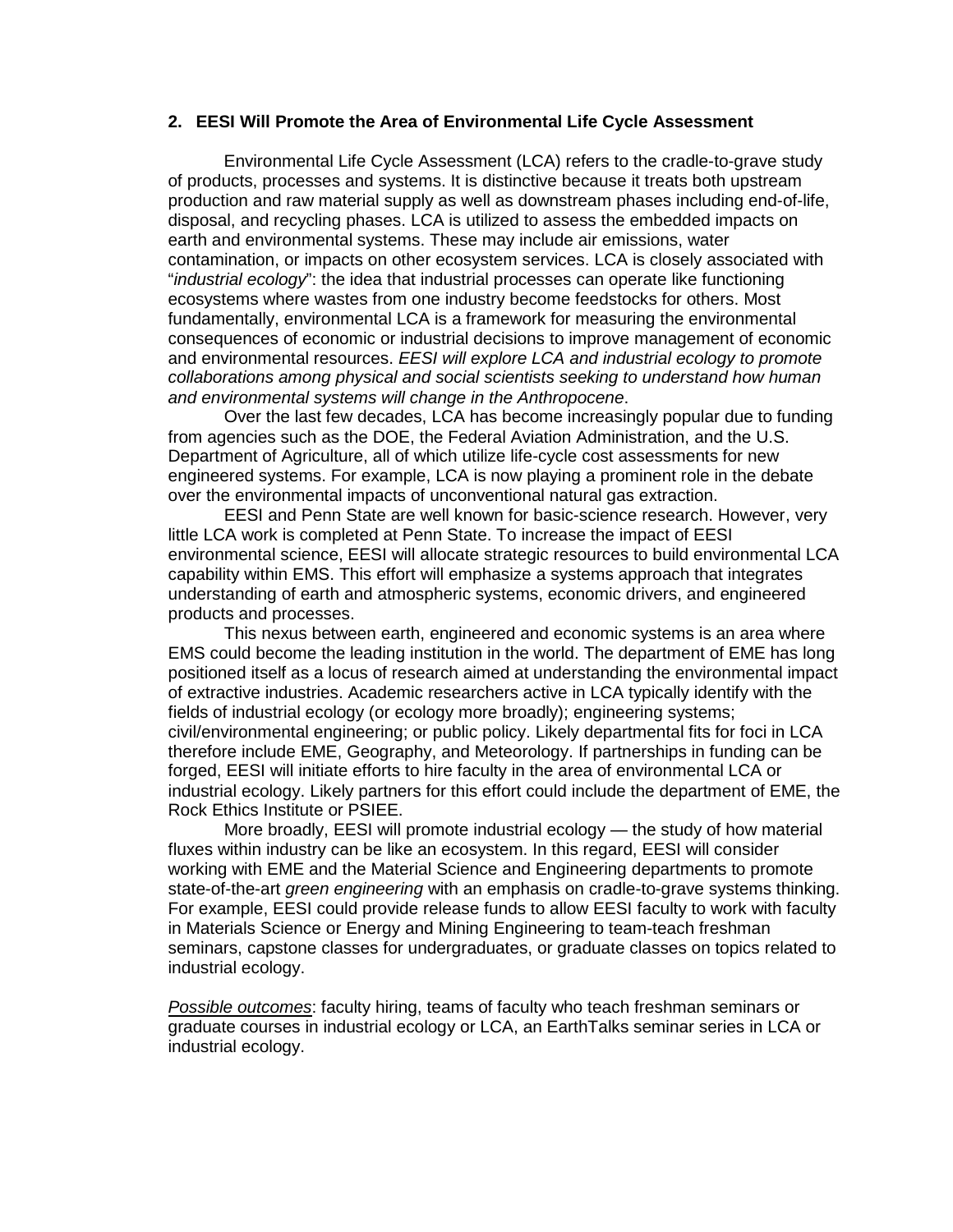# **3. EESI Will Explore Online Graduate Education Opportunities in the Environmental Sciences**

Online courses are proliferating in form and purpose and content. One area of online education that has not received as much attention is graduate education. *EESI will teach environmental students in more engaging ways using new online approaches to create new opportunities.*

EESI will initiate efforts to explore the interface between research and online education — especially upper level undergraduate or graduate education. Some of Penn State's most successful online courses are aimed at using online tools such as geographic information systems. In a similar vein, EESI will explore how to place environmental modeling expertise online. Such education could have any of a number of forms: a semester-long online course, a one-credit module, or videos on YouTube or other venues. To implement these ideas, EESI could fund a postdoctoral associate to work for a year with an EESI associate to put a modeling course on line. Of especial importance would be courses that teach approaches that cross disciplines. EESI's niche could be to inaugurate these courses; the developer would then be in charge of maintaining and growing the course into the future. EESI could also put together a description of a set of tools, techniques, and approaches that describe how one develops an online course.

As an example, a group of faculty have already proposed a set of four courses that could form an online Water Resources Modelling Certificate. This might be a stepping stone toward efforts to develop an inter-college online Professional Master's degree in Water Resources. EESI could help by providing salary funding, release funding, or funding for someone from the John A. Dutton e-Education Institute to help in this endeavor.

Another way to implement these ideas might be for EESI to establish *EESI Online Scholars* — these graduate students in Meteorology, Geosciences, Geography, or EME would receive funds to work as interns in the Dutton Institute on environmental coursework.

*Possible outcomes*: online courses, modules, or videos in environmental modelling, a description of approaches for developing an online course, better understanding of how graduate research can be impacted by online opportunities, *EESI Online Scholars*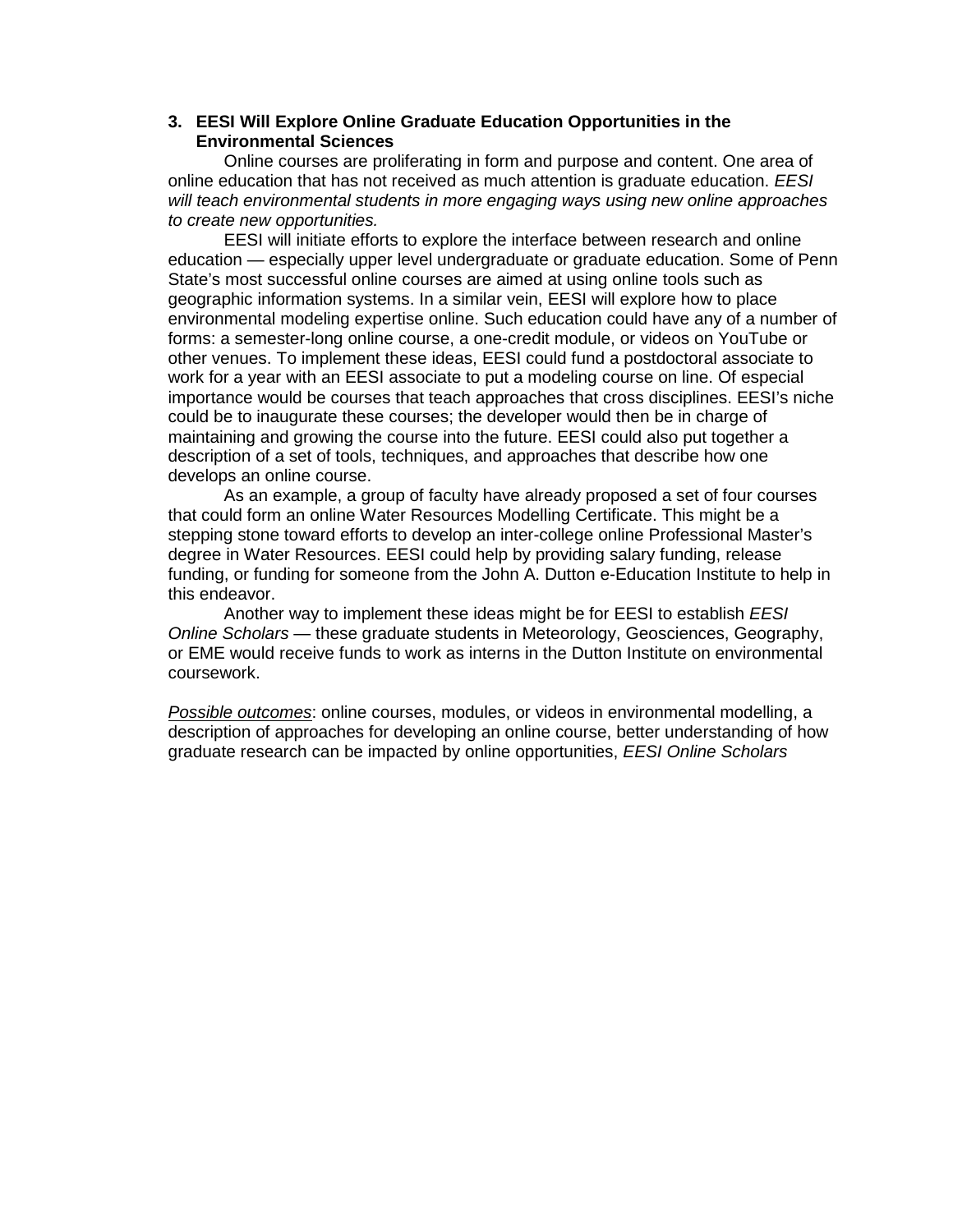### **4. EESI Will Promote the Environmental Instrumentation Infrastructure**

With PSIEE, EESI helped initiate the *Energy and Environmental Sustainability Laboratory* (EESL) to provide shared instrumentation and technical support for environmental analytical capabilities. EESL, a scaffolding designed to promote interdisciplinary environmental research and education campus-wide, will consist of several sub-facilities located around campus. *EESI will promote the growth of shared environmental instrumentation and technical support for Penn State researchers.*

The first laboratory within EESL for EMS, the *Laboratory for Isotopes and Metals in the Environment* (LIME), was funded by PSIEE to house three mass spectrometers and one spectrophotometer for chemical analysis. LIME will now be grown as one of several facilities within EESL. Ideas to grow EESL include i) investigating whether deployable instruments could be part of the initiative; ii) exploring how technical support can be maintained; iii) learning to promote education and research together; iv) exploring models for choosing shared-use instrumentation and facilities so as to promote research and education campus-wide; v) developing an "instrument trust fund" for maintenance of instruments. EESL will have large needs in terms of space and personnel.

An initial committee of cross-campus scientists (T. Richard, T. Bralower, K. Freeman, D. Kennett, M. Fantle, J. Stapleton, L. Kump, J. Kaye, C. Gorski, C. House, and Z. Karpyn) worked with EESI director Brantley to identify instruments to be purchased to grow EESL during 2014-2015. The committee defined the values underlying the EESL effort as follows:

- *to enable exciting and important environmental research in an environment that places student education at the center*
- *to reward past excellence in environmental research and teamwork as a harbinger of future success*
- *to make the whole better than the individual sum of the parts*
- *to promote both new ideas and conventional approaches*
- *to share instrumentation and technical support to keep costs down*
- *to reward those who have sought funding*
- *to target both big-ticket and low-cost instrumentation*
- *to create an open and fair process of instrumentation purchase and support*
- *to nurture junior faculty and faculty from under-represented groups in environmental science*
- *to invest in infrastructure that focuses on our current niche as well as to grow new niches*
- *to retain and attract the best talent possible*

The new instruments that will be implemented in EESL during late 2014 include: i) a thermal ionization mass spectrometer; ii) a laser ablation sample introduction unit; iii) an accelerator mass spectrometer; iv) a computer enhanced tomography analyzer; v) a gas chromatograph – mass spectrometer; and vi) an electron microprobe.

In the next five years, EESI will promote the growth of EESL, lead in promoting new purchases, and pursue new methods to fund and support this facility. EESI will also work to promote technical support faculty to enable utilization of the EESL instrumentation campus-wide. In addition, EESI will consider partnering with the Department of Materials Science and Engineering and Materials Characterization Laboratory to provide new hands-on courses that enable use of instrumentation. For example, such classes could pair two faculty from different disciplines to teach techniques, promoting the use, for example, of isotope measurements in material science along with surface analysis in environmental science. Similarly, EESI could promote the development of freshman seminars taught by cross-disciplinary teams of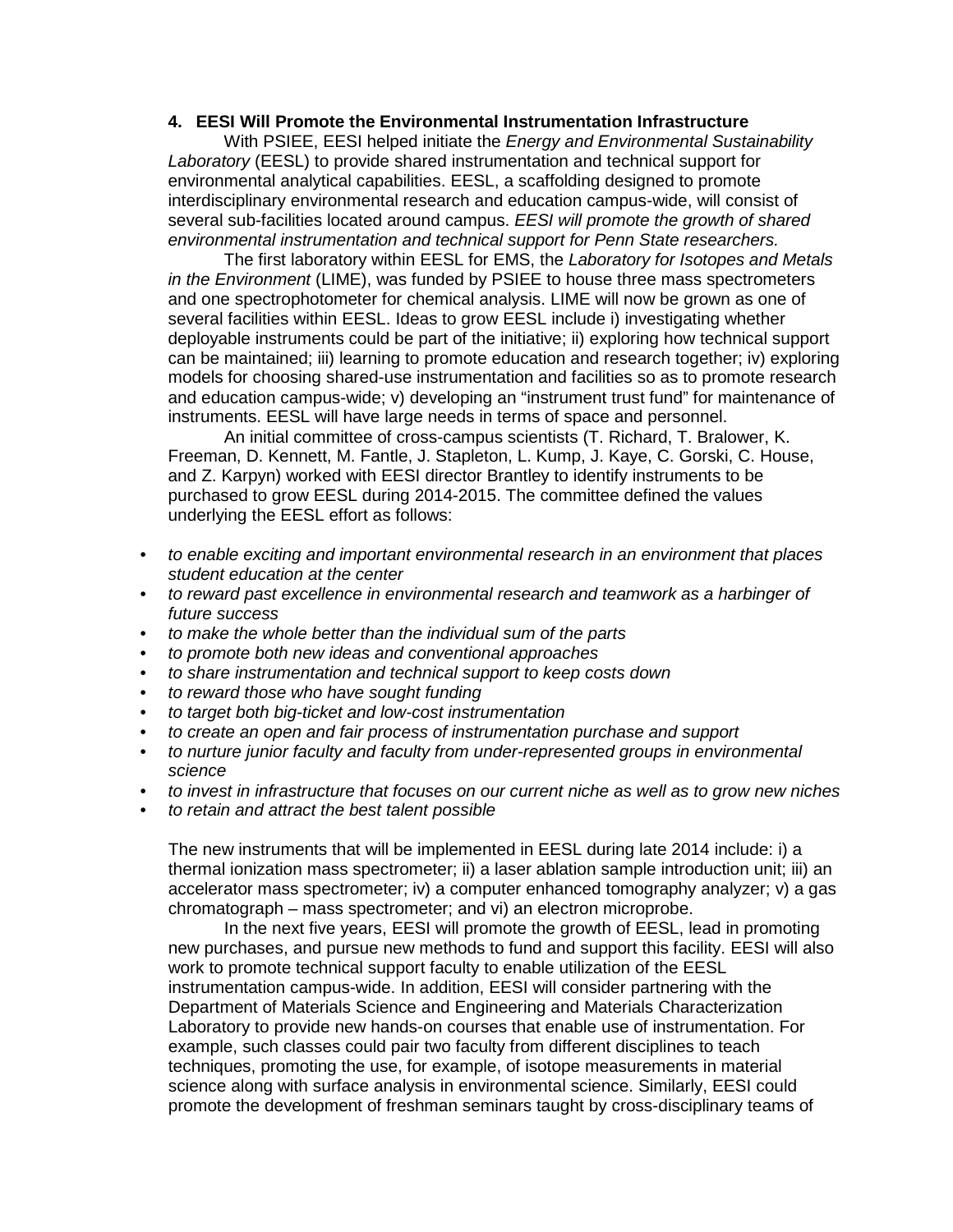professors derived from different departments (e.g. Materials Engineering and Geography).

*Possible outcomes*: campus-wide understanding of the needs and utility for shared instrumentation and technical support, access to state-of-the-art instrumentation, growth in sharing of instrumentation, promotion of new classes for hands-on use of instrumentation .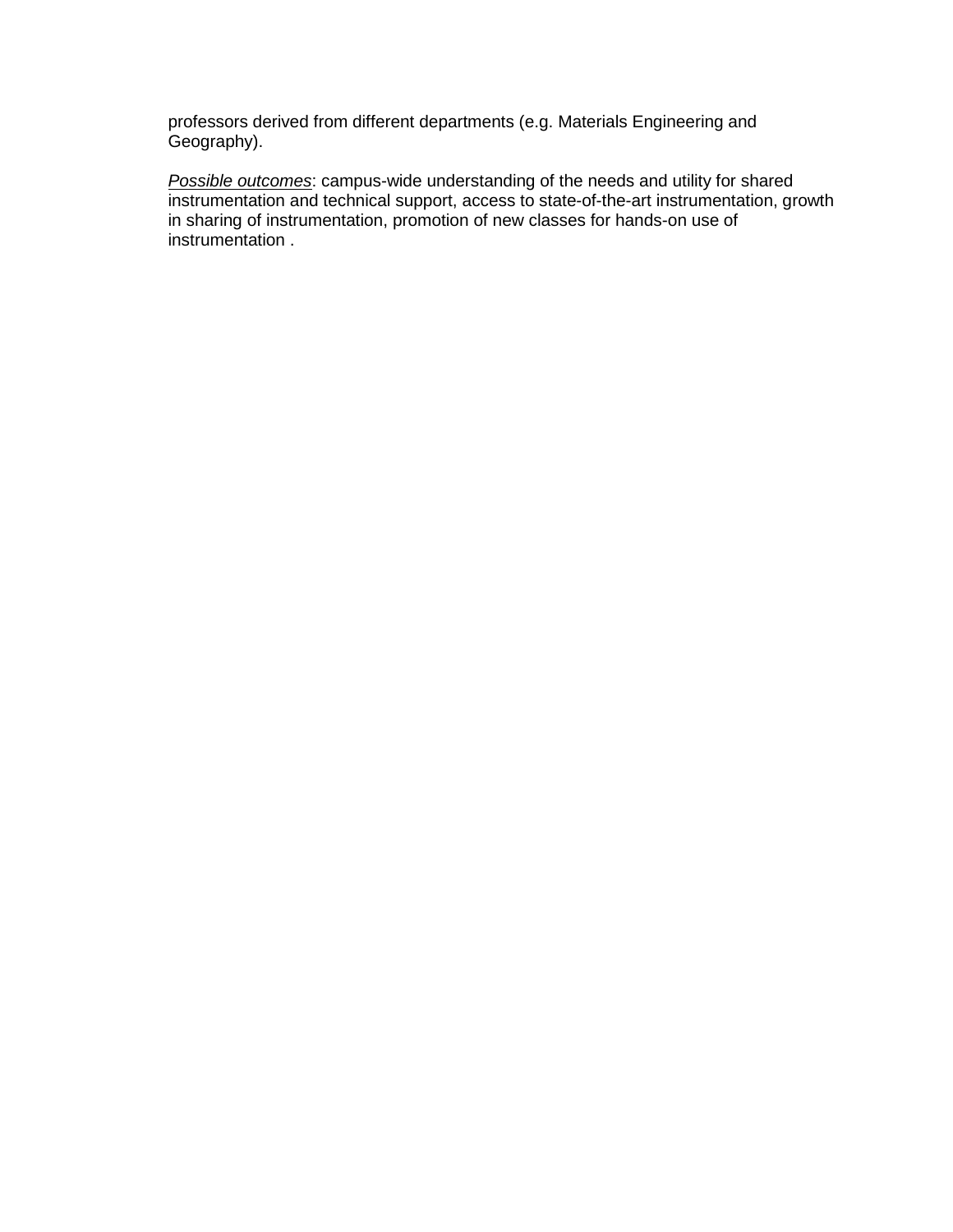### **5. EESI Will Promote the Use of New Cyber-infrastructure, Sensors, and Big Data**

With the growth of opportunities in cyber-infrastructure, sensors in the environment, and "Big Data," EESI must be strategic in helping associates target datarich and collaborative opportunities. *EESI will explore and teach new ways to collect, use, and model rich and vast datasets to understand earth systems.* 

Some EESI scientists already use huge datasets or new cyber-infrastructures to model their data or promote their collaborations. In the future, even environmental scientists who have commonly used small sets of data or who do not collaborate using cyber-infrastructure will find new opportunities to use larger datasets for research collaborations. EESI is seeking ways to facilitate growth in usage of such "Big Data" and promote such opportunities. One specific opportunity is related to the exploding growth in use of environmental sensors: EESI will seek ways to help associates develop, explore, and use sensors in environmental systems. An "*EarthSense Initiative*" could be developed to provide funds for partnerships among material scientists, engineers, and environmental scientists.

In addition, funding agencies such as the National Science Foundation, NASA, and many others are now requiring formal data management plans for their funded projects. As a strategic and important step to aid associates and affiliates, EESI has helped associates and affiliates learn about the resources available through the Penn State Data Commons. EESI started this process of education through Brown Bags during 2013/2014 in an attempt to bridge the gap among computer scientists, domain scientists, and the Data Commons. The Data Commons already provides hundreds of easily accessible datasets.

Two specific personnel needs have been articulated in this general arena. The first is the need for an information science specialist who could interface between computer scientists and domain scientists, with a special focus on climate science. EESI could take the lead in identifying and hiring such a person, possibly in collaboration with other institutes or departments. The second need is for a person who could support EESI associates and affiliates in meeting data management requirements or data mining and manipulation opportunities. Such an individual would likely have a background in environmental science as well as computing infrastructure and technique. This information specialist would have broad knowledge and experience in data management, automated data processing, databases, and software programs such as Geographic Information Systems as well as a background in scientific programming and temporal data management. This individual could assist EESI associates and affiliates in organizing, documenting and exploring their data — as well as making data available for further scientific research and public access.

*Possible outcomes*: seminar or brown bag seminar series to promote management of data and utilization of Big Data or in the use of new cyberinfrastructures, hiring of two support staff with skills in the interface between environmental data and models / computer science.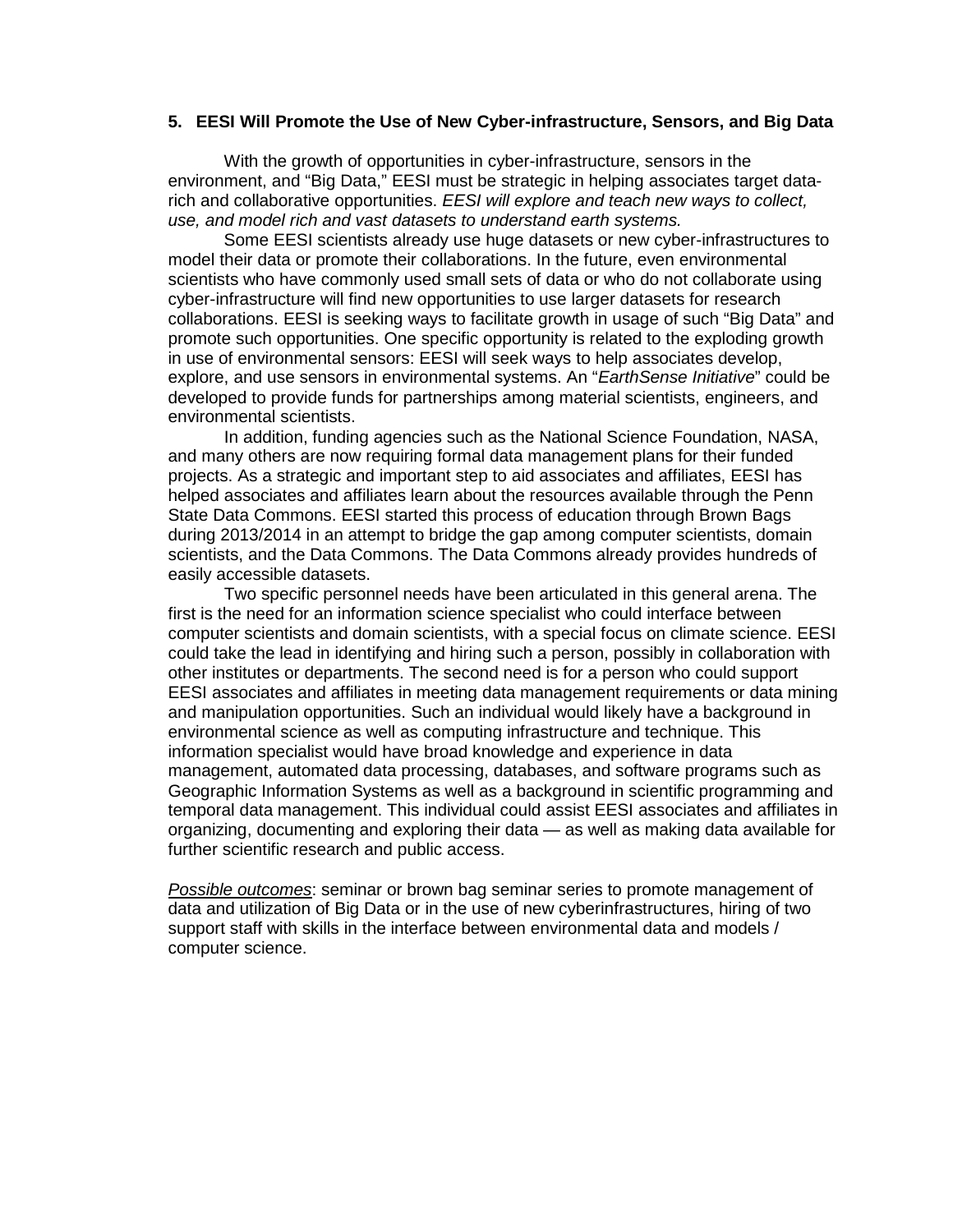### **6. EESI Will Promote Diversity**

The percentage of undergraduate students from the U.S.A. derived from underrepresented groups in EMS rose from 6.5% in 2008 to 13% in 2013 — high quality students are entering EMS fields from under-represented groups. Currently, more than 100 students from under-represented groups are matriculated as undergraduates in EMS. *EESI will work with departments and the College to attract a diverse set of students and faculty into the environmental sciences.*

The most likely points where EESI could impact the diversity of the graduate student pool in environmental sciences is i) at the point of making offers and ii) by promoting efforts to broaden the diversity of environmental faculty. The goal of diversity is embedded in the concept of an "EESI hire" as described above. The essential features of an EESI hire include advertising broadly and hiring junior scientists, both of which have been shown to result in increased diversity. EESI could also consider other funding collaborations with individual departments to enable hiring of diverse faculty as appropriate. In addition to hiring, EESI will consider targeting up to 1/3 of its graduate assistantships toward students from under-represented groups in the environmental sciences within EMS. This could result in development of a new norm where graduate programs could count on EESI to allocate research assistantships for students derived from under-represented groups.

Other areas of this strategic plan could also be used to benefit diversity initiatives. For example, if faculty pursued inter-university affiliations, online graduate education modules could be developed and promoted for minority-serving institutions as well as for Penn State students.

*Possible outcomes*: broader environmental searches targeting junior candidates, an increase in diversity of environmental scientists in EESI and EMS, research assistantships allocated for students derived from under-represented groups.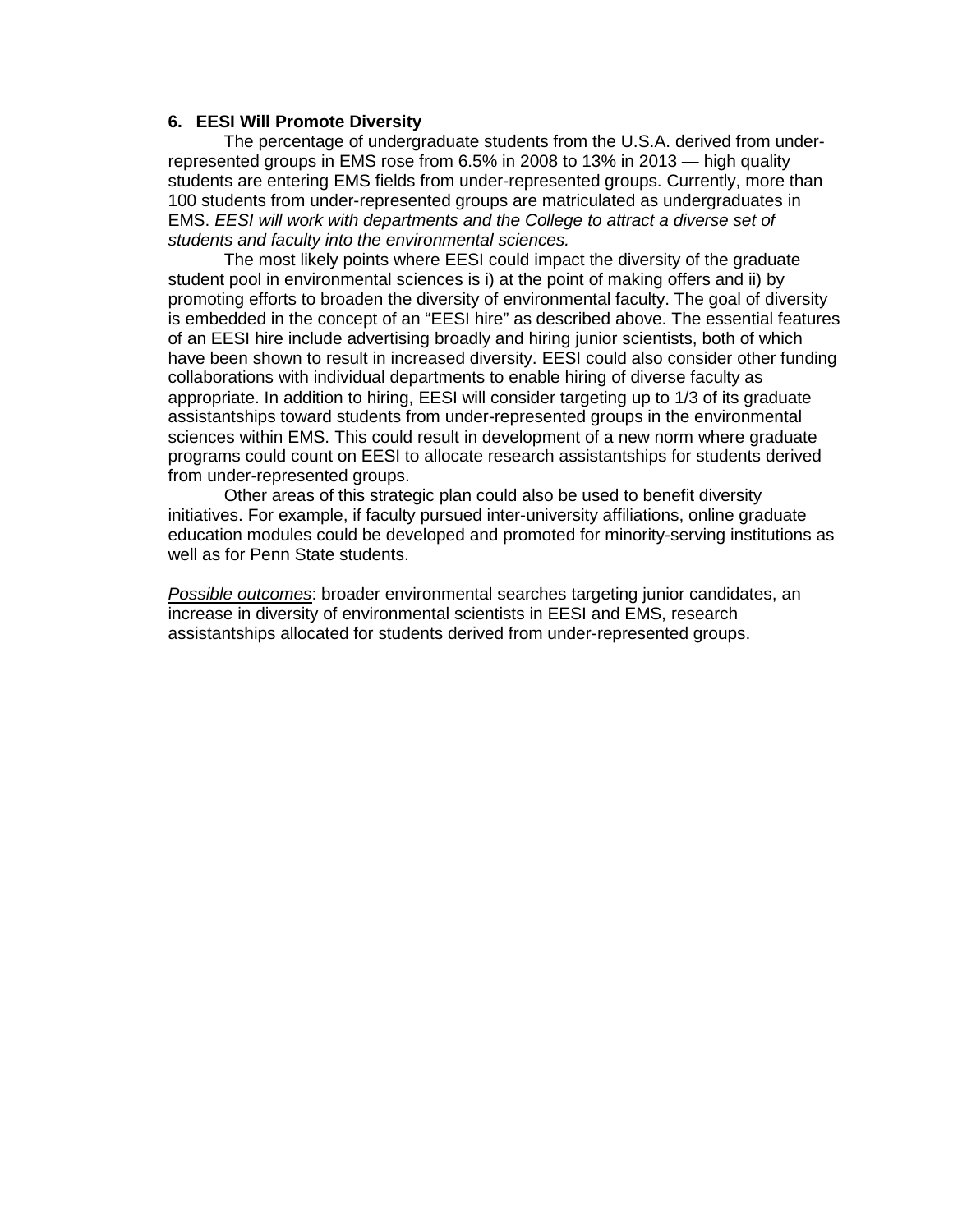# **7. EESI Will Promote a Home for a University-wide Center in Climate Risk Management**

Identifying sustainable, scientifically sound, technologically feasible, economically efficient, and ethically defensible strategies for managing risk in a world marked by anthropogenic climate change is of the highest strategic priority. *EESI will promote a stable University-wide center in climate risk management.*

Projecting climate change and its associated impacts has long been an area of strength for EESI scientists. This topic is also a focus of increasing interest across the University. EESI currently hosts CLIMA, the Center for Climate Risk Management, as well as SCRiM, the Network for Sustainable Climate Risk Management. CLIMA is an EESI center that competes for funding every three years; SCRiM is a five-year Sustainability Research Network funded by the National Science Foundation. This research area is extremely strong at Penn State, growing rapidly, and requires a more stable and enduring home. EESI will explore how to provide such a home through the establishment of a new, permanent center for climate risk management that can catalyze the necessary interactions and collaborations among climate researchers on campus and beyond.

Through this effort, EESI will promote an internationally-recognized center of excellence in climate risk management. A key part of this effort will involve hiring experts who are producing, analyzing, and communicating decision-relevant climate information. Possible research topics in this area include downscaling and regional-scale uncertainty quantification. Work in this area will provide expanded resources for climate researchers at Penn State and will open many new opportunities for engagement with stakeholders and decision-makers.

*Possible outcomes:* a more enduring model for a campus-wide center in climate risk management.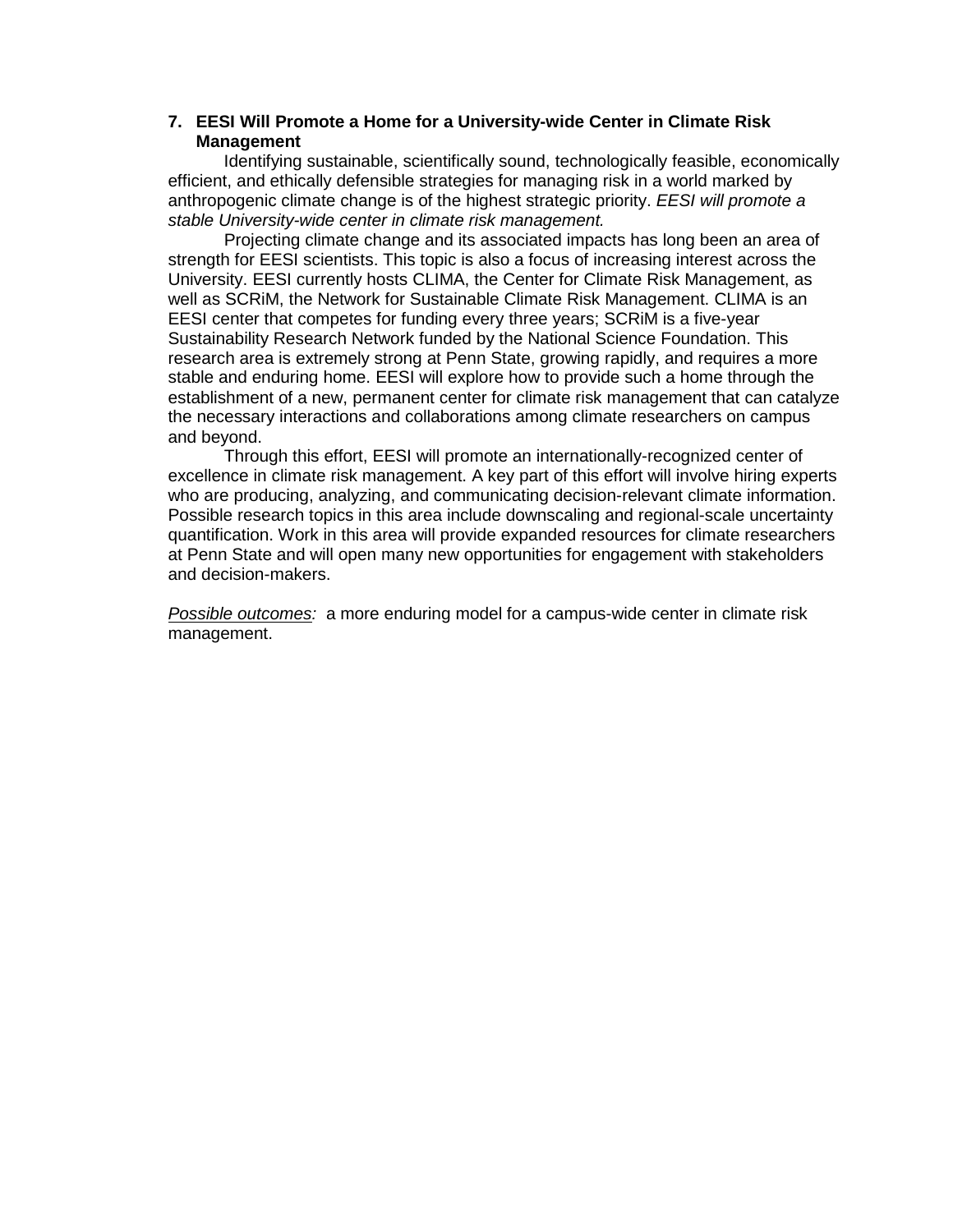## **8. EESI Will Promote Interactive Science Communication**

We are increasingly surrounded by information. The trick now is finding the *right information*. Scientists provide good and trustworthy information, yet it has become increasingly difficult to get attention from decision-makers for excellent science because of the cacophony of information streams. *EESI will learn and teach better approaches for inter-communication among scientists, non-scientists and environmental decisionmakers.*

Within the last five years, EESI hired a science writer to promote the message of EESI scientists. This EESI writer became acutely aware of the needs and constraints on newspaper reporting where most newspapers have cut back on personnel, including those with scientific expertise. In this context, EESI explored new approaches to provide scientific content to newspapers. EESI also developed EESI Twitter and Facebook accounts. Furthermore, EESI initiated a *"swat team" approach* that allowed groups of EESI scientists to respond quickly to newspaper articles or letters to the editor. This team approach helped busy EESI faculty respond quickly. Most of these initial efforts have focused on climate science. Only a few, as yet, have been in national media.

In the next five years, this effort will be promoted so that swat teams i) will include scientists working outside climate science, ii) will impact national media outlets, iii) will become more nimble, and iv) will become more organized and less *ad hoc*. These steps will include developing several EESI thematic teams in trending areas. With these teams, we will become agile in providing topical coverage to media outlets with broader audiences. In addition, EESI will convene focus groups of faculty to discuss how to establish a systematic and impactful approach that helps faculty efficiently channel information about their work to EESI writers for the EESI website and other media outlets.

EESI will also promote science communication with workshops, outside speakers, or funded visits for high-profile media specialists. Examples of previous efforts include a visit by a science reporter for National Public Radio and a media training workshop for EESI faculty associates. An expanded workshop — covering basics of science communications as well as communication to policy makers — is planned for fall 2014. These efforts could also be extended to graduate students. For example, EESI could look into developing a seminar for graduate students to learn to write and discuss their work with a general audience. The seminar could be an optional stand-alone workshop or could be a new class or module. These efforts could reach across units in the College. Part of the course work could also emphasize professional ethics.

EESI will also consider running EarthTalks as a series targeting decision making theory or integrated assessment approaches in the environmental sciences. Such a series could aim at the chasm that sometimes exists between physical scientists, social scientists, and decision-makers. EESI could work with partners across campus to identify when policy makers and decision makers will be on campus so that we can schedule these EarthTalks at the convenience of visitors.

In a more exploratory vein, EESI could promote opportunities at the science-art nexus. To promote this interface, a "*PennStateCreate*" event could be inaugurated that would attract national caliber artists exploring the boundaries of art and science and would showcase student and faculty science and engineering in the context of data sonification, science performance art, or art as an investigative tool.

*Possible outcomes*: development of the communication skills of EESI associates and environmental scientists within EMS, swat teams of environmental writers, use of new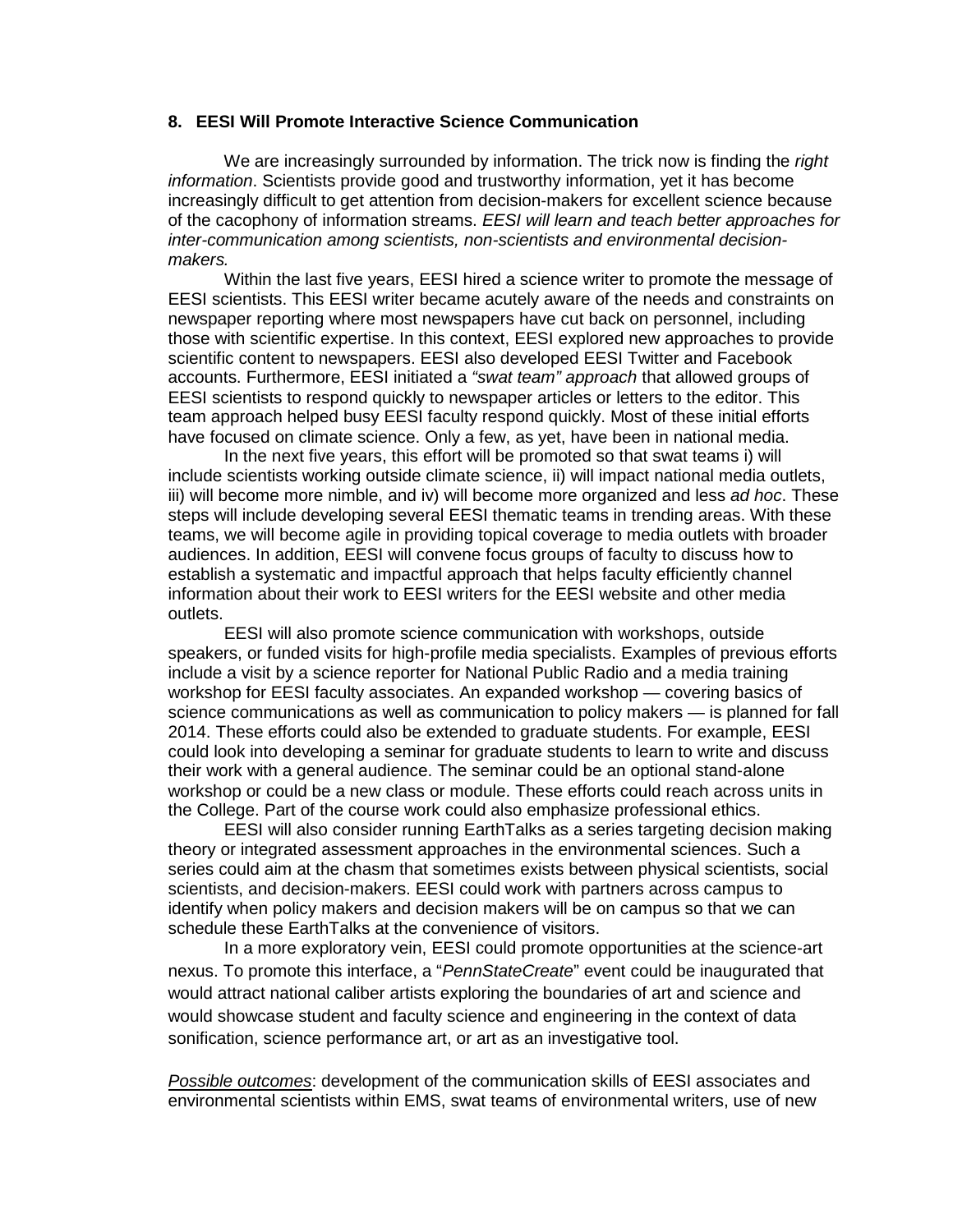social media to communicate science, science communication workshops and seminars, stronger relationships among EESI faculty and staff and media outlets, graduate classes or modules in science communication, seminar series promoting communication, a PSU science-art festival